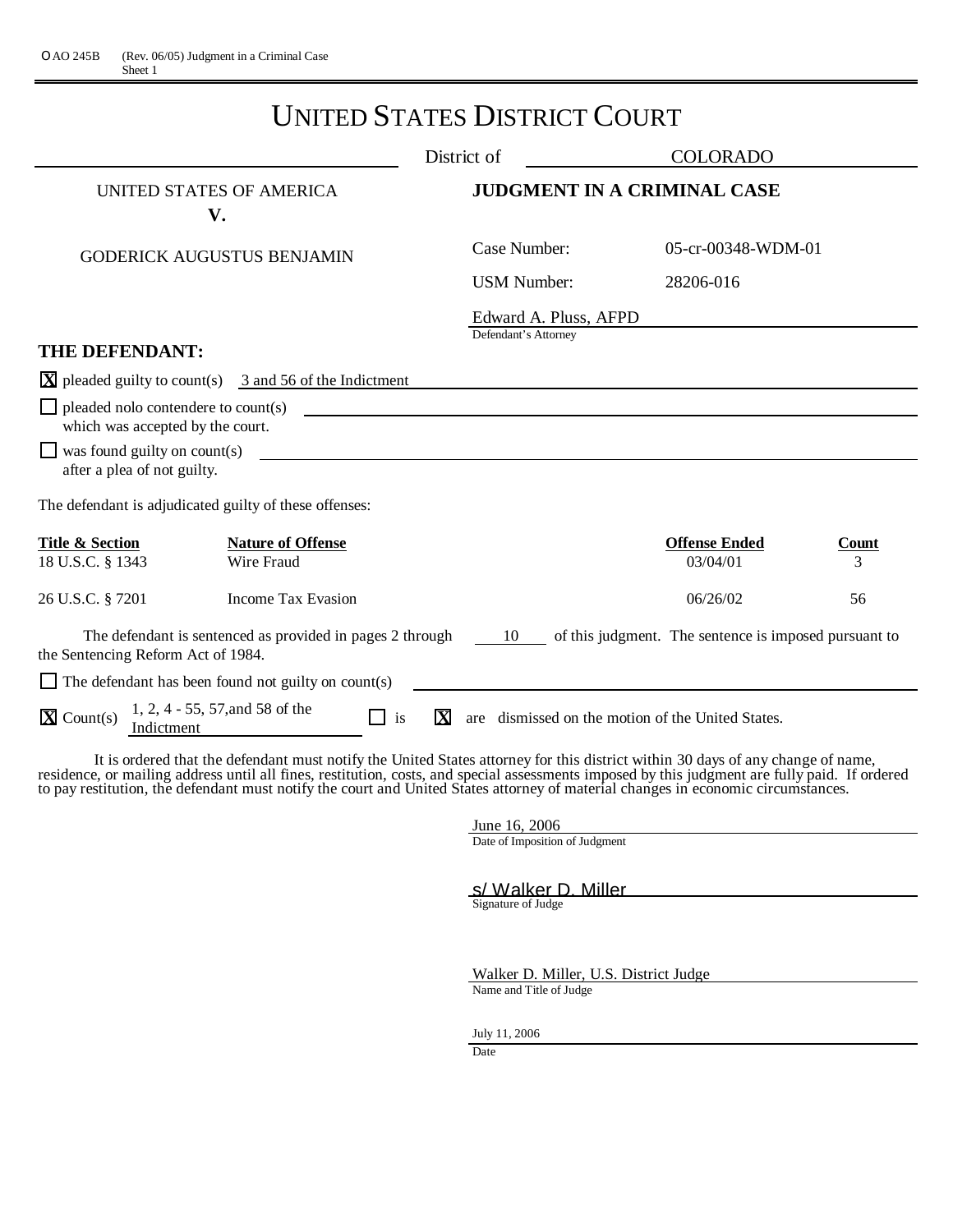### **IMPRISONMENT**

The defendant is hereby committed to the custody of the United States Bureau of Prisons to be imprisoned for a total term of: twenty-four (24) months.

| $\mathbf X$             | The court makes the following recommendations to the Bureau of Prisons:<br>Designate the defendant to FPC Alderson, West Virginia, to be close to his family.                                                                                                                         |
|-------------------------|---------------------------------------------------------------------------------------------------------------------------------------------------------------------------------------------------------------------------------------------------------------------------------------|
|                         | The defendant is remanded to the custody of the United States Marshal.                                                                                                                                                                                                                |
|                         | The defendant shall surrender to the United States Marshal for this district:<br><u> Louis Communication de la provincia de la pro</u><br>a.m.<br>at<br>p.m.<br><sub>on</sub><br>as notified by the United States Marshal.                                                            |
| $\overline{\mathbf{X}}$ | The defendant shall surrender for service of sentence at the institution designated by the Bureau of Prisons:<br>X<br>before $12$ p.m. on $\qquad \qquad$ August $13, 2006$<br>as notified by the United States Marshal.<br>as notified by the Probation or Pretrial Services Office. |
|                         | <b>RETURN</b>                                                                                                                                                                                                                                                                         |
|                         | I have executed this judgment as follows:                                                                                                                                                                                                                                             |

Defendant delivered on to

at  $\frac{1}{\sqrt{1-\frac{1}{\sqrt{1-\frac{1}{\sqrt{1-\frac{1}{\sqrt{1-\frac{1}{\sqrt{1-\frac{1}{\sqrt{1-\frac{1}{\sqrt{1-\frac{1}{\sqrt{1-\frac{1}{\sqrt{1-\frac{1}{\sqrt{1-\frac{1}{\sqrt{1-\frac{1}{\sqrt{1-\frac{1}{\sqrt{1-\frac{1}{\sqrt{1-\frac{1}{\sqrt{1-\frac{1}{\sqrt{1-\frac{1}{\sqrt{1-\frac{1}{\sqrt{1-\frac{1}{\sqrt{1-\frac{1}{\sqrt{1-\frac{1}{\sqrt{1-\frac{1}{\sqrt{1-\frac{1}{\sqrt{1-\frac{1}{\sqrt{1-\frac$ 

UNITED STATES MARSHAL

Judgment — Page  $\frac{2}{10}$  of  $\frac{10}{10}$ 

By

DEPUTY UNITED STATES MARSHAL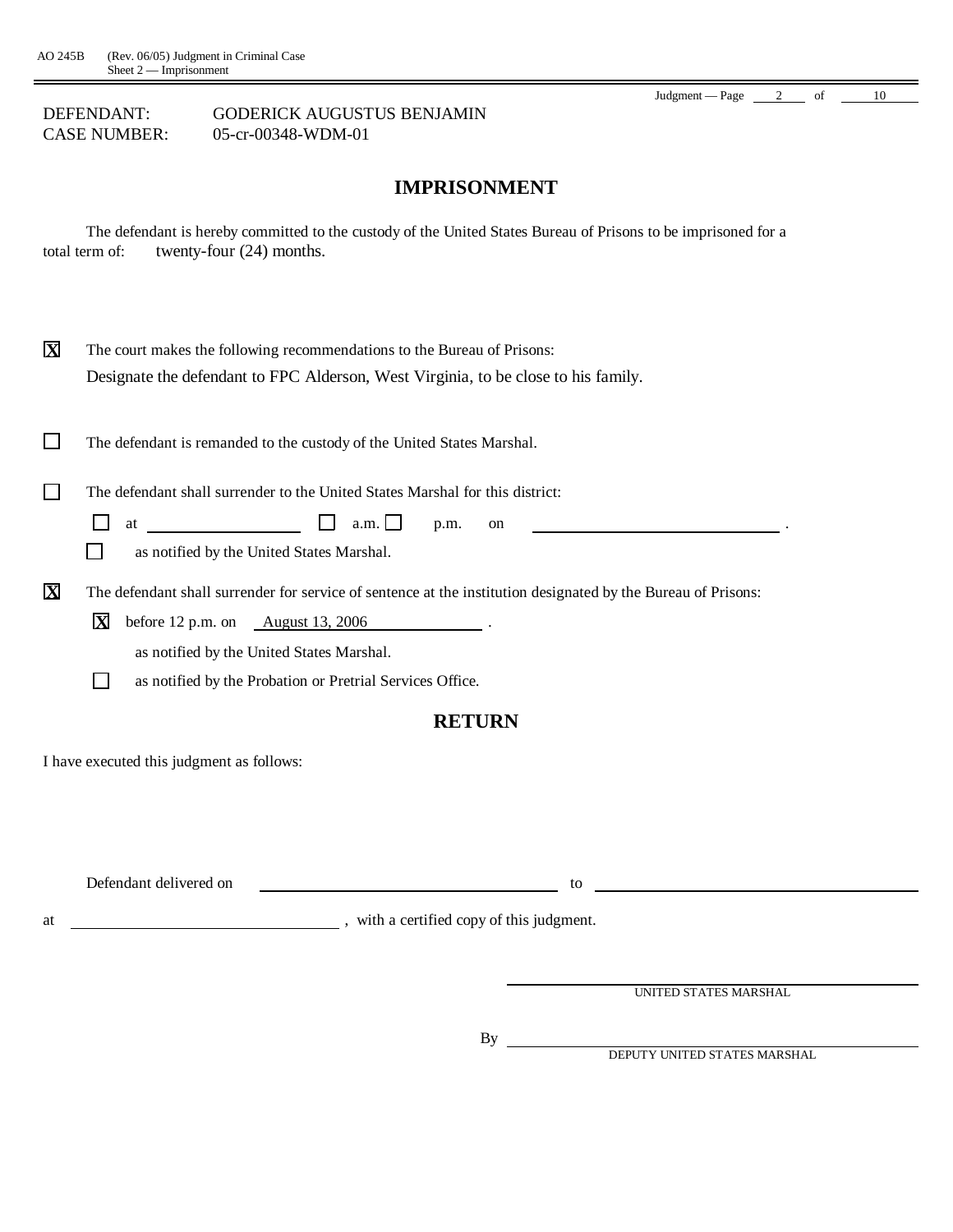$\Box$ 

#### DEFENDANT: GODERICK AUGUSTUS BENJAMIN CASE NUMBER: 05-cr-00348-WDM-01

### **SUPERVISED RELEASE**

Upon release from imprisonment, the defendant shall be on supervised release for a term of : three (3) years.

The defendant must report to the probation office in the district to which the defendant is released within 72 hours of release from the custody of the Bureau of Prisons.

The defendant shall not commit another federal, state or local crime.

The defendant shall not unlawfully possess a controlled substance. The defendant shall refrain from any unlawful use of a controlled substance. The defendant shall submit to one drug test within 15 days of release from imprisonment and at least two periodic drug tests thereafter, as determined by the court.

- **X** The above drug testing condition is suspended, based on the court's determination that the defendant poses a low risk of future substance abuse. (Check, if applicable.)
- **X** The defendant shall not possess a firearm, ammunition, destructive device, or any other dangerous weapon. (Check, if applicable.)

**X** The defendant shall cooperate in the collection of DNA as directed by the probation officer. (Check, if applicable.)

 $\Box$ The defendant shall register with the state sex offender registration agency in the state where the defendant resides, works, or is a student, as directed by the probation officer. (Check, if applicable.)

The defendant shall participate in an approved program for domestic violence. (Check, if applicable.)

If this judgment imposes a fine or restitution, it is a condition of supervised release that the defendant pay in accordance with the Schedule of Payments sheet of this judgment.

The defendant must comply with the standard conditions that have been adopted by this court as well as with any additional conditions on the attached page.

#### **STANDARD CONDITIONS OF SUPERVISION**

- 1) the defendant shall not leave the judicial district without the permission of the court or probation officer;
- 2) the defendant shall report to the probation officer and shall submit a truthful and complete written report within the first five days of each month;
- 3) the defendant shall answer truthfully all inquiries by the probation officer and follow the instructions of the probation officer;
- 4) the defendant shall support his or her dependents and meet other family responsibilities;
- 5) the defendant shall work regularly at a lawful occupation, unless excused by the probation officer for schooling, training, or other acceptable reasons;
- 6) the defendant shall notify the probation officer at least ten days prior to any change in residence or employment;
- 7) the defendant shall refrain from excessive use of alcohol and shall not purchase, possess, use, distribute, or administer any controlled substance or any paraphernalia related to any controlled substances, except as prescribed by a physician;
- 8) the defendant shall not frequent places where controlled substances are illegally sold, used, distributed, or administered;
- 9) the defendant shall not associate with any persons engaged in criminal activity and shall not associate with any person convicted of a felony, unless granted permission to do so by the probation officer;
- 10) the defendant shall permit a probation officer to visit him or her at any time at home or elsewhere and shall permit confiscation of any contraband observed in plain view of the probation officer;
- 11) the defendant shall notify the probation officer within seventy-two hours of being arrested or questioned by a law enforcement officer;
- 12) the defendant shall not enter into any agreement to act as an informer or a special agent of a law enforcement agency without the permission of the court;
- 13) as directed by the probation officer, the defendant shall notify third parties of risks that may be occasioned by the defendant's criminal record or personal history or characteristics and shall permit the probation officer to make such notifications and to confirm the defendant's compliance with such notification requirement; and
- 14) the defendant shall provide access to any requested financial information.

Judgment—Page 3 of 10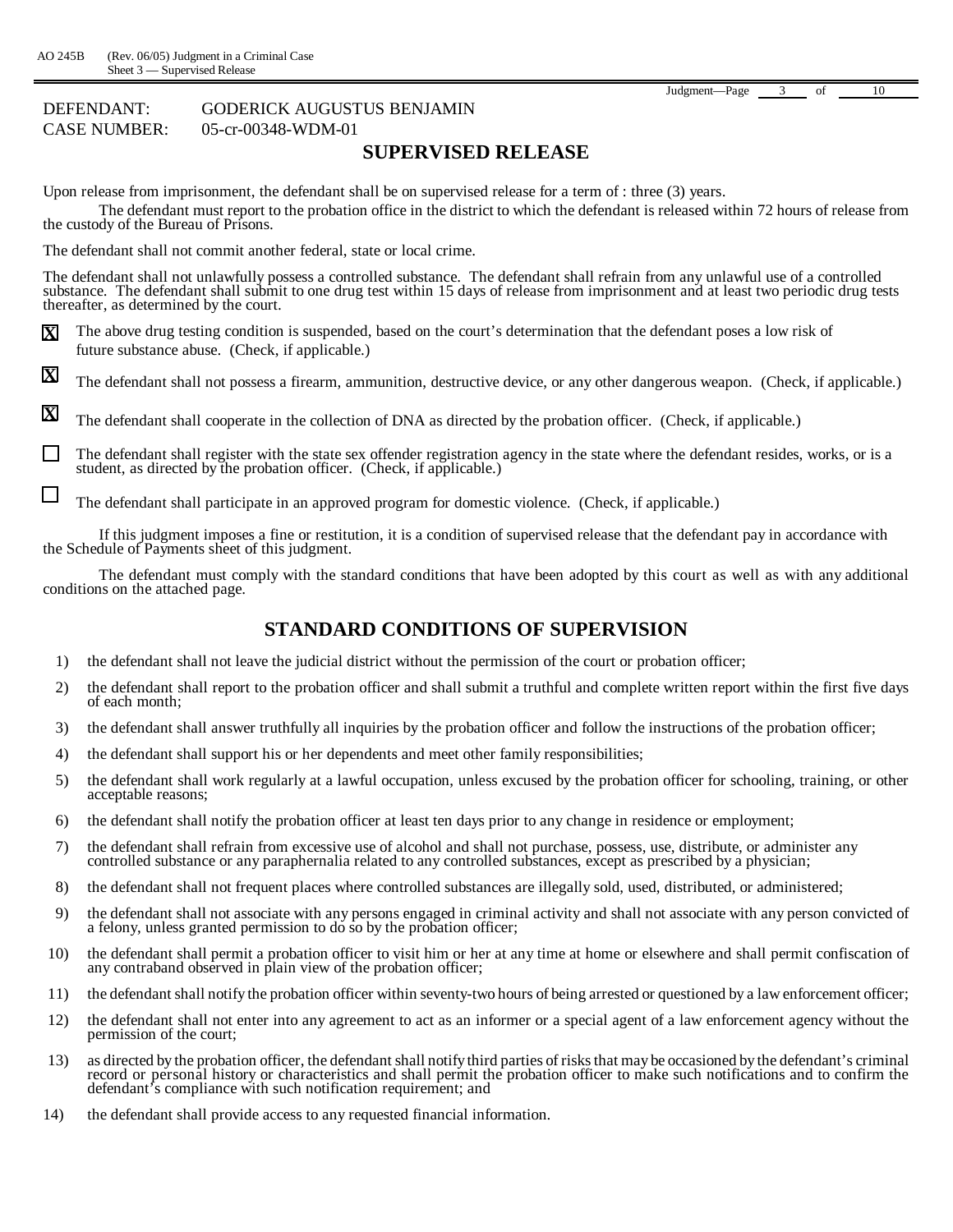#### **SPECIAL CONDITIONS OF SUPERVISION**

- 1. The defendant shall not incur new credit charges or open additional lines of credit without the approval of the probation officer, unless the defendant is in compliance with the periodic payment obligations imposed pursuant to the court's judgment and sentence.
- 2. The defendant shall work with the probation officer in development of a monthly budget that shall be reviewed with the probation officer quarterly.
- 3. The defendant shall make payment on the restitution obligation that remains unpaid at the commencement of supervised release. Within 60 days of release from confinement, the defendant shall meet with the probation officer to develop a plan for the payment of restitution. This plan will be based upon the defendant's income and expenses. The plan will be forwarded to the court for review and approval.
- 4. The defendant shall cooperate with the Internal Revenue Service by preparing and filing returns for all tax years for which he remains delinquent, including, but not limited to, calendar years 1998, 1999, 2000, and 2001. The defendant shall cooperate with the Internal Revenue Service in the assessment and collection of his correct taxes for such years.
- 5. The defendant agrees to file truthful and accurate income tax returns which are or may become due by law during the period of supervised release.

Judgment— Page 4 of 10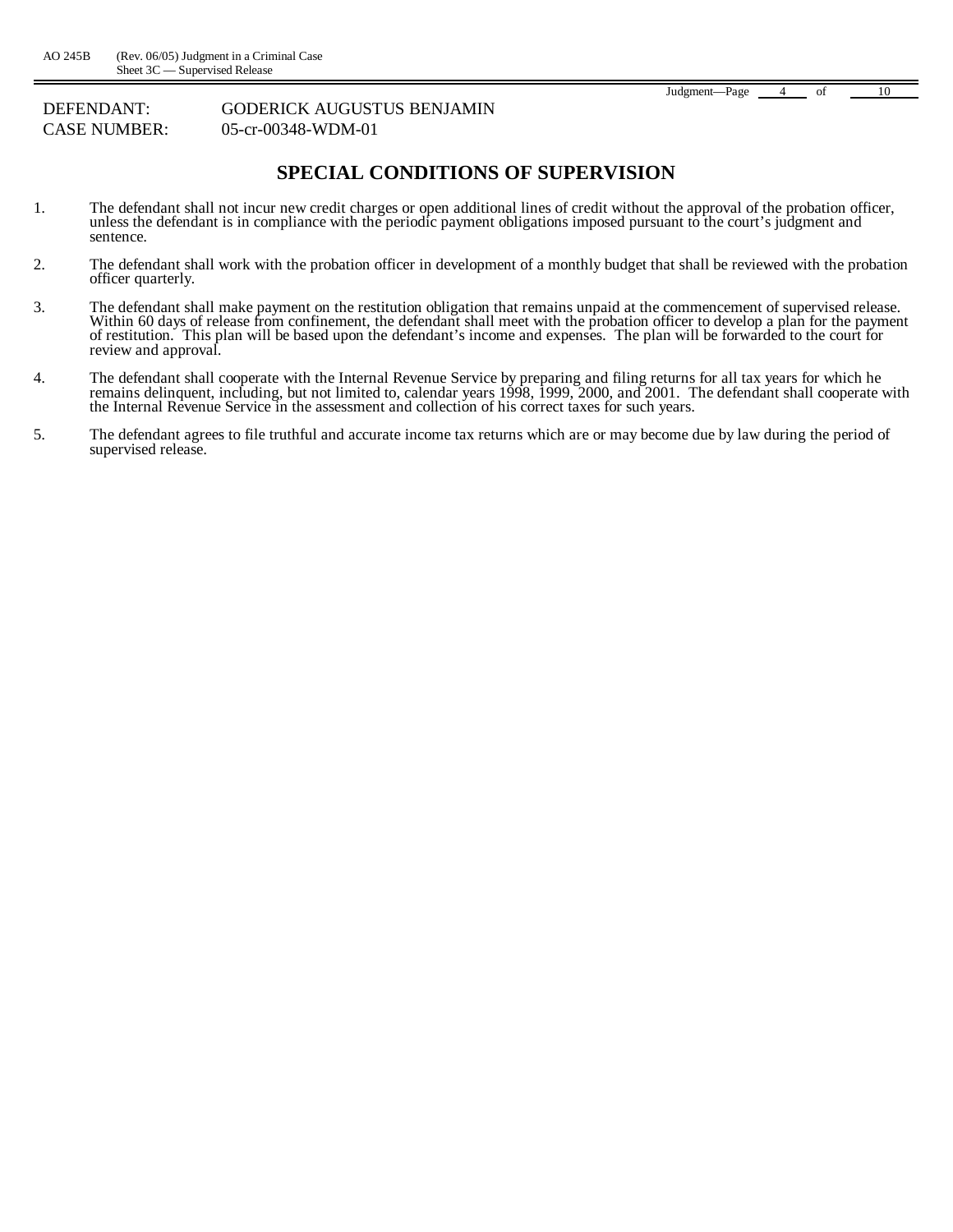DEFENDANT: **CASE NUMBER:** 

| <b>GODERICK AUGUSTUS BENJAMIN</b> |
|-----------------------------------|
| 05-cr-00348-WDM-01                |

### **CRIMINAL MONETARY PENALTIES**

Judgment — Page  $\frac{5}{\sqrt{10}}$  of  $\frac{10}{\sqrt{10}}$ 

The defendant must pay the total criminal monetary penalties under the schedule of payments on Sheet 6.

|                         |                                                                                                            | <b>Assessment</b> |                                                                                | Fine                                                                                                      |            | <b>Restitution</b>                                                                                                                                                                                                                                                               |
|-------------------------|------------------------------------------------------------------------------------------------------------|-------------------|--------------------------------------------------------------------------------|-----------------------------------------------------------------------------------------------------------|------------|----------------------------------------------------------------------------------------------------------------------------------------------------------------------------------------------------------------------------------------------------------------------------------|
|                         | <b>TOTALS</b>                                                                                              | 200.00            |                                                                                | \$<br>0.00                                                                                                |            | \$417,583.00                                                                                                                                                                                                                                                                     |
| l 1                     | entered after such determination.                                                                          |                   | The determination of restitution is deferred until                             |                                                                                                           |            | . An Amended Judgment in a Criminal Case (AO 245C) will be                                                                                                                                                                                                                       |
| $\overline{\mathbf{X}}$ |                                                                                                            |                   |                                                                                |                                                                                                           |            | The defendant must make restitution (including community restitution) to the following payees in the amount listed below.                                                                                                                                                        |
|                         | paid before the United States is paid.                                                                     |                   |                                                                                |                                                                                                           |            | If the defendant makes a partial payment, each payee shall receive an approximately proportioned payment, unless specified otherwise<br>in the priority order or percentage payment column below. However, pursuant to 18 U.S.C.                                                 |
|                         | <b>Name of Payee</b><br>Wal-Mart Stores Inc.<br>702 Southwest Eighth Street<br>Bentonville, Arkansas 72716 |                   | Total Loss*<br>\$417,583.00                                                    | <b>Restitution Ordered</b><br>\$417,583.00                                                                |            | <b>Priority or Percentage</b>                                                                                                                                                                                                                                                    |
|                         | <b>TOTALS</b>                                                                                              |                   | 417,583.00<br>\$                                                               |                                                                                                           | 417,583.00 |                                                                                                                                                                                                                                                                                  |
| $\Box$                  |                                                                                                            |                   |                                                                                | Restitution amount ordered pursuant to plea agreement \$                                                  |            |                                                                                                                                                                                                                                                                                  |
| $\Box$                  |                                                                                                            |                   | to penalties for delinquency and default, pursuant to 18 U.S.C. $\S 3612(g)$ . |                                                                                                           |            | The defendant must pay interest on restitution and a fine of more than \$2,500, unless the restitution or fine is paid in full before the<br>fifteenth day after the date of the judgment, pursuant to 18 U.S.C. § 3612(f). All of the payment options on Sheet 6 may be subject |
| $\mathbf X$             |                                                                                                            |                   |                                                                                | The court determined that the defendant does not have the ability to pay interest and it is ordered that: |            |                                                                                                                                                                                                                                                                                  |
|                         | X                                                                                                          |                   | the interest requirement is waived for the $\Box$ fine $\Box$ restitution.     |                                                                                                           |            |                                                                                                                                                                                                                                                                                  |
|                         |                                                                                                            |                   | the interest requirement for the $\Box$ fine                                   | restitution is modified as follows:                                                                       |            |                                                                                                                                                                                                                                                                                  |

\* Findings for the total amount of losses are required under Chapters 109A, 110, 110A, and 113A of Title 18 for offenses committed on or after September 13, 1994, but before April 23, 1996.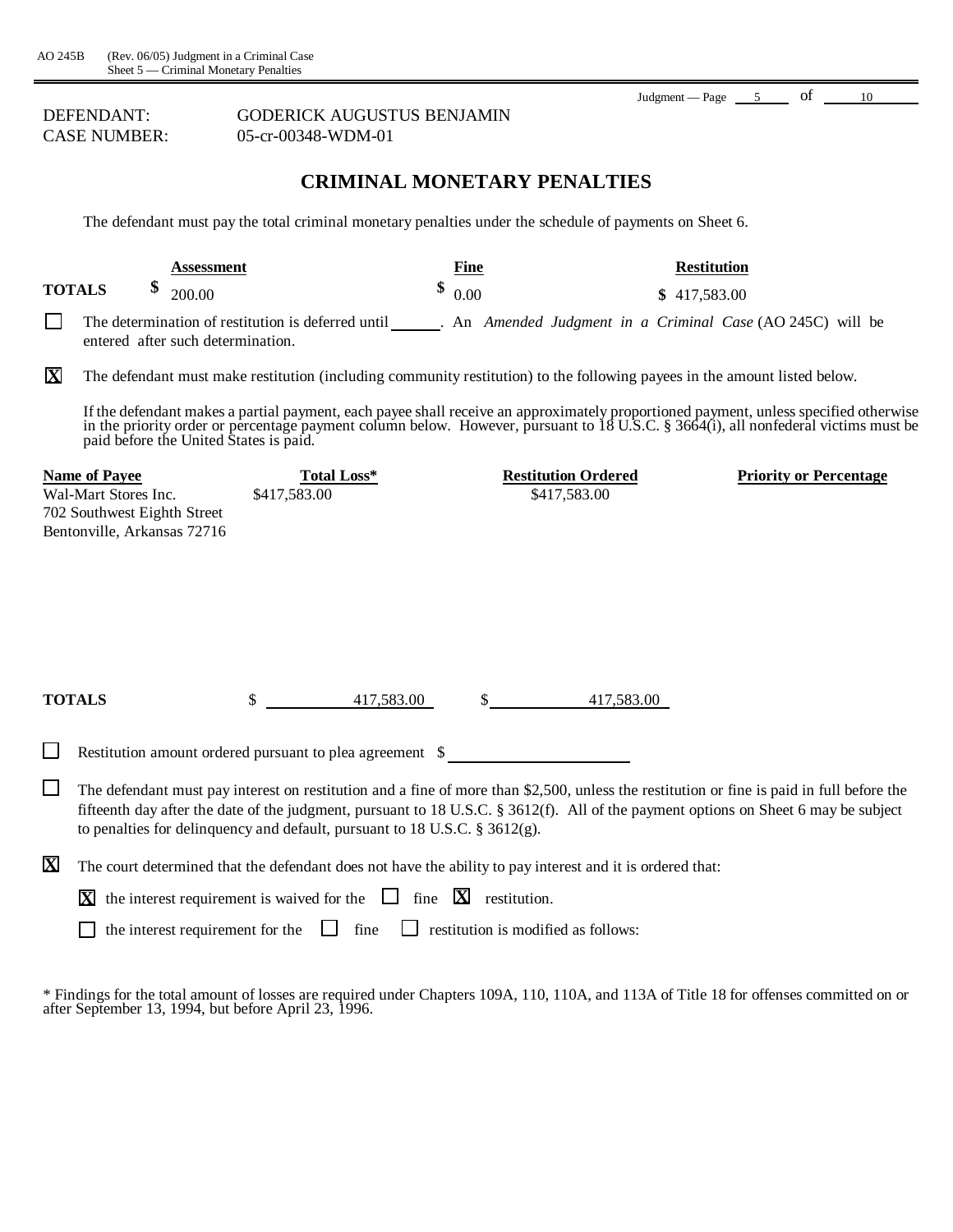## DEFENDANT: GODERICK AUGUSTUS BENJAMIN

CASE NUMBER: 05-cr-00348-WDM-01

### **SCHEDULE OF PAYMENTS**

Having assessed the defendant's ability to pay, payment of the total criminal monetary penalties are due as follows:

| A | Lump sum payment of \$                                                                                                                                                                                                                                  |
|---|---------------------------------------------------------------------------------------------------------------------------------------------------------------------------------------------------------------------------------------------------------|
|   | not later than<br>in accordance $\Box$ C, $\Box$ D, $\Box$ E,<br>$\Box$ E, or $\Box$ F below; or                                                                                                                                                        |
| B | <b>X</b> Payment to begin immediately (may be combined with $\Box C$ , $\Box D$ , or $\Box F$ below); or                                                                                                                                                |
| C | Payment in equal <u>monthly</u> (e.g., weekly, monthly, quarterly) installments of \$ 200.00 over a period of<br>three years (e.g., months or years), to commence (e.g., 30 or 60 days) after the date of this judgment; or                             |
| D | Payment in equal ____________ (e.g., weekly, monthly, quarterly) installments of \$<br>(e.g., months or years), to commence $(e.g., 30 \text{ or } 60 \text{ days})$ after release from imprisonment to a<br>term of supervision; or                    |
| E | Payment during the term of supervised release will commence within _____________(e.g., 30 or 60 days) after release from<br>imprisonment. The court will set the payment plan based on an assessment of the defendant's ability to pay at that time; or |
| F | Special instructions regarding the payment of criminal monetary penalties:                                                                                                                                                                              |

Unless the court has expressly ordered otherwise, if this judgment imposes imprisonment, payment of criminal monetary penalties is due during imprisonment. All criminal monetary penalties, except those payments made through the Federal Bureau of Prisons' Inmate Financial Responsibility Program, are made to the clerk of the court.

The defendant shall receive credit for all payments previously made toward any criminal monetary penalties imposed.

Joint and Several

 $\Box$ 

 $\Box$ 

Defendant and Co-Defendant Names and Case Numbers (including defendant number), Total Amount, Joint and Several Amount, and corresponding payee, if appropriate.

 $\Box$ The defendant shall pay the cost of prosecution.

The defendant shall pay the following court cost(s):

The defendant shall forfeit the defendant's interest in the following property to the United States:

Payments shall be applied in the following order: (1) assessment, (2) restitution principal, (3) restitution interest, (4) fine principal, (5) fine interest, (6) community restitution, (7) penalties, and (8) costs, including cost of prosecution and court costs.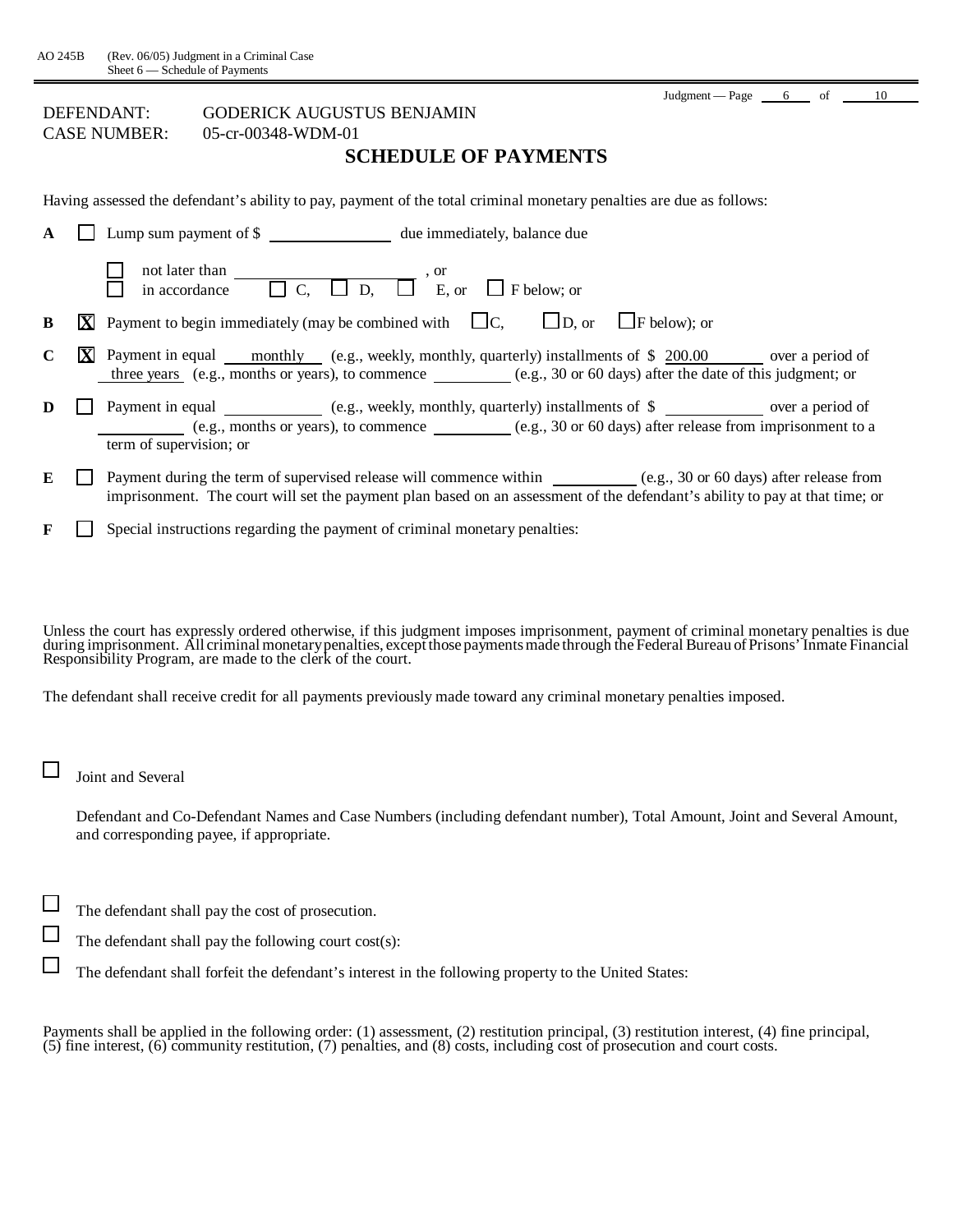### **STATEMENT OF REASONS**

Judgment—Page 7 of 10

| I            |                              | <b>COURT FINDINGS ON PRESENTENCE INVESTIGATION REPORT</b>                                                                                                                                                                                                                 |  |  |
|--------------|------------------------------|---------------------------------------------------------------------------------------------------------------------------------------------------------------------------------------------------------------------------------------------------------------------------|--|--|
|              | $\overline{\mathbf{X}}$<br>A | The court adopts the presentence investigation report without change.                                                                                                                                                                                                     |  |  |
|              | B<br>$\mathbf{L}$            | The court adopts the presentence investigation report with the following changes.<br>(Check all that apply and specify court determination, findings, or comments, referencing paragraph numbers in the presentence report, if applicable.)<br>(Use page 4 if necessary.) |  |  |
|              | 1                            | Chapter Two of the U.S.S.G. Manual determinations by court (including changes to base offense level, or specific offense characteristics):                                                                                                                                |  |  |
|              | 2                            | Chapter Three of the U.S.S.G. Manual determinations by court (including changes to victim-related adjustments, role in the offense, obstruction of justice, multiple counts, or acceptance of responsibility):                                                            |  |  |
|              | 3                            | Chapter Four of the U.S.S.G. Manual determinations by court (including changes to criminal history category or scores, career offender, or criminal livelihood determinations):                                                                                           |  |  |
|              | 4                            | Additional Comments or Findings (including comments or factual findings concerning certain information in the presentence report that the Federal Bureau of Prisons may rely on when it makes inmate classification, designati                                            |  |  |
|              | $\mathsf{C}$                 | The record establishes no need for a presentence investigation report pursuant to Fed.R.Crim.P. 32.                                                                                                                                                                       |  |  |
| $\mathbf{I}$ |                              | <b>COURT FINDING ON MANDATORY MINIMUM SENTENCE</b> (Check all that apply.)                                                                                                                                                                                                |  |  |
|              | A X                          | No count of conviction carries a mandatory minimum sentence.                                                                                                                                                                                                              |  |  |
|              | B<br>$\sim$                  | Mandatory minimum sentence imposed.                                                                                                                                                                                                                                       |  |  |
|              | $\mathsf{I}$<br>$\mathsf{C}$ | One or more counts of conviction alleged in the indictment carry a mandatory minimum term of imprisonment, but the<br>sentence imposed is below a mandatory minimum term because the court has determined that the mandatory minimum<br>does not apply based on           |  |  |
|              |                              | findings of fact in this case                                                                                                                                                                                                                                             |  |  |
|              |                              | substantial assistance (18 U.S.C. § 3553(e))                                                                                                                                                                                                                              |  |  |
|              |                              | the statutory safety valve (18 U.S.C. § 3553(f))                                                                                                                                                                                                                          |  |  |

#### **III COURT DETERMINATION OF ADVISORY GUIDELINE RANGE (BEFORE DEPARTURES):**

| Total Offense Level:<br>19 |    |    |        |        |       |
|----------------------------|----|----|--------|--------|-------|
| Criminal History Category: |    |    |        |        |       |
| <b>Imprisonment Range:</b> | 33 | tο |        | months |       |
| Supervised Release Range:  |    |    | tΟ     |        | vears |
| Fine Range: $$6,000$       |    | tο | 60,000 |        |       |
|                            |    |    |        |        |       |

Fine waived or below the guideline range because of inability to pay.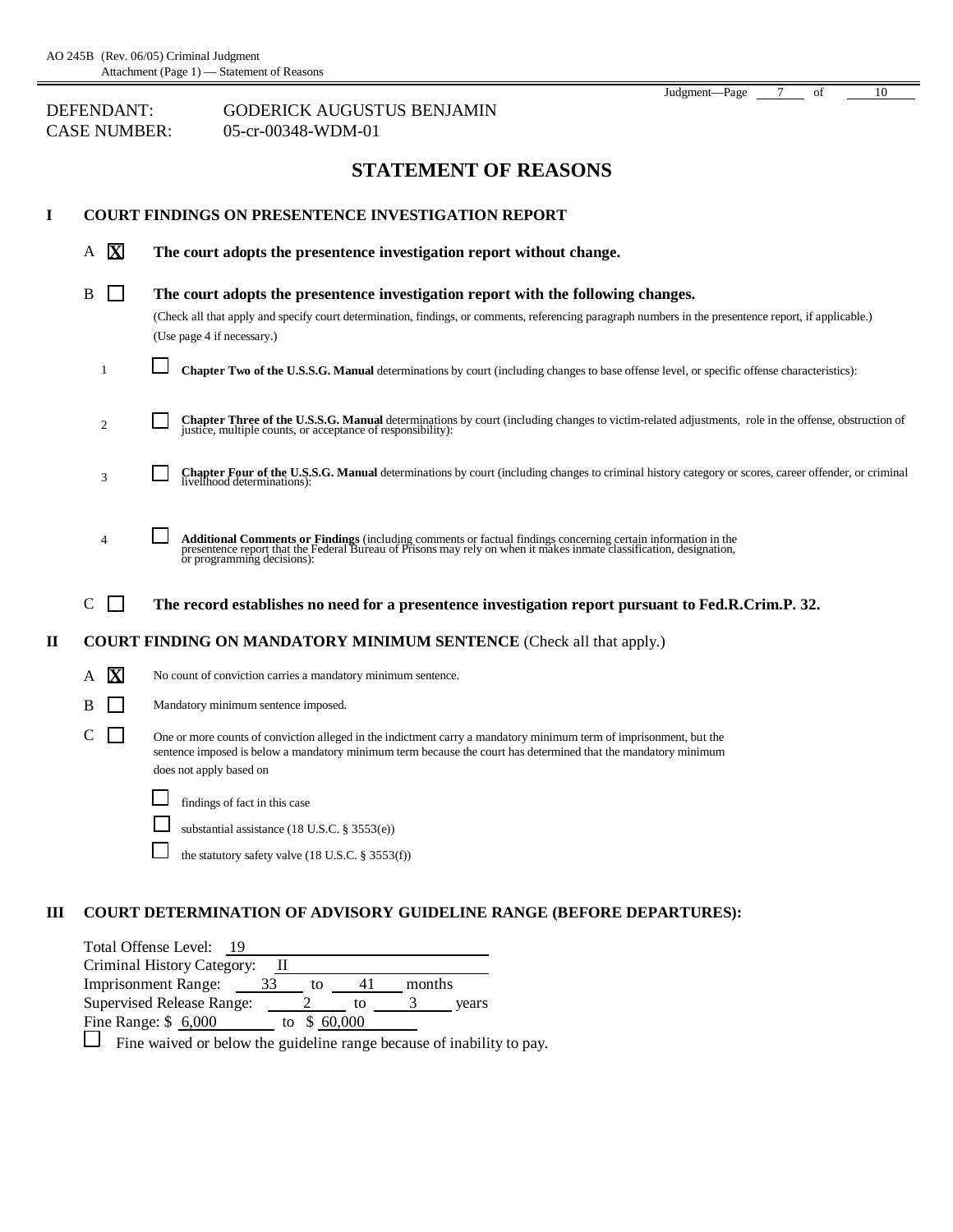### **STATEMENT OF REASONS**

| 1V |                                                                                |                                                                                                                                                                                                                                                                                                              | <b>ADVISORY GUIDELINE SENTENCING DETERMINATION (Check only one.)</b>                                                                                                                                                                                                                                                                                                                                                                                                                                                                                                                                                                                                                                                                                                                                                                                                   |
|----|--------------------------------------------------------------------------------|--------------------------------------------------------------------------------------------------------------------------------------------------------------------------------------------------------------------------------------------------------------------------------------------------------------|------------------------------------------------------------------------------------------------------------------------------------------------------------------------------------------------------------------------------------------------------------------------------------------------------------------------------------------------------------------------------------------------------------------------------------------------------------------------------------------------------------------------------------------------------------------------------------------------------------------------------------------------------------------------------------------------------------------------------------------------------------------------------------------------------------------------------------------------------------------------|
|    | A                                                                              | $\mathsf{L}$                                                                                                                                                                                                                                                                                                 | The sentence is within an advisory guideline range that is not greater than 24 months, and the court finds no reason to depart.                                                                                                                                                                                                                                                                                                                                                                                                                                                                                                                                                                                                                                                                                                                                        |
|    | B                                                                              | l 1<br>(Use page 4 if necessary.)                                                                                                                                                                                                                                                                            | The sentence is within an advisory guideline range that is greater than 24 months, and the specific sentence is imposed for these reasons.                                                                                                                                                                                                                                                                                                                                                                                                                                                                                                                                                                                                                                                                                                                             |
|    | $\mathsf{C}$                                                                   | $\mathsf{L}$<br>(Also complete Section V.)                                                                                                                                                                                                                                                                   | The court departs from the advisory guideline range for reasons authorized by the sentencing guidelines manual.                                                                                                                                                                                                                                                                                                                                                                                                                                                                                                                                                                                                                                                                                                                                                        |
|    | $\mathbf X$<br>D                                                               |                                                                                                                                                                                                                                                                                                              | The court imposed a sentence outside the advisory sentencing guideline system. (Also complete Section VI.)                                                                                                                                                                                                                                                                                                                                                                                                                                                                                                                                                                                                                                                                                                                                                             |
| V  |                                                                                |                                                                                                                                                                                                                                                                                                              | <b>DEPARTURES AUTHORIZED BY THE ADVISORY SENTENCING GUIDELINES</b> (If applicable.)                                                                                                                                                                                                                                                                                                                                                                                                                                                                                                                                                                                                                                                                                                                                                                                    |
|    | A                                                                              | The sentence imposed departs (Check only one.):<br>below the advisory guideline range<br>above the advisory guideline range                                                                                                                                                                                  |                                                                                                                                                                                                                                                                                                                                                                                                                                                                                                                                                                                                                                                                                                                                                                                                                                                                        |
|    | В                                                                              | <b>Departure based on</b> (Check all that apply.):                                                                                                                                                                                                                                                           |                                                                                                                                                                                                                                                                                                                                                                                                                                                                                                                                                                                                                                                                                                                                                                                                                                                                        |
|    | 1<br>$\overline{c}$                                                            | government motion for departure                                                                                                                                                                                                                                                                              | <b>Plea Agreement</b> (Check all that apply and check reason(s) below.):<br>5K1.1 plea agreement based on the defendant's substantial assistance<br>5K3.1 plea agreement based on Early Disposition or "Fast-track" Program<br>binding plea agreement for departure accepted by the court<br>plea agreement for departure, which the court finds to be reasonable<br>plea agreement that states that the government will not oppose a defense departure motion.<br><b>Motion Not Addressed in a Plea Agreement</b> (Check all that apply and check reason(s) below.):<br>5K1.1 government motion based on the defendant's substantial assistance<br>5K3.1 government motion based on Early Disposition or "Fast-track" program<br>defense motion for departure to which the government did not object<br>defense motion for departure to which the government objected |
|    | 3                                                                              | Other                                                                                                                                                                                                                                                                                                        | Other than a plea agreement or motion by the parties for departure (Check reason(s) below.):                                                                                                                                                                                                                                                                                                                                                                                                                                                                                                                                                                                                                                                                                                                                                                           |
|    | $\mathcal{C}$                                                                  |                                                                                                                                                                                                                                                                                                              | Reason(s) for Departure (Check all that apply other than 5K1.1 or 5K3.1.)                                                                                                                                                                                                                                                                                                                                                                                                                                                                                                                                                                                                                                                                                                                                                                                              |
|    | 4A1.3<br>5H1.1<br>5H1.2<br>5H1.3<br>5H1.4<br>5H1.5<br>5H1.6<br>5H1.11<br>5K2.0 | Criminal History Inadequacy<br>Age<br><b>Education and Vocational Skills</b><br>Mental and Emotional Condition<br>Physical Condition<br><b>Employment Record</b><br>Family Ties and Responsibilities<br>Military Record, Charitable Service,<br>Good Works<br><b>Aggravating or Mitigating Circumstances</b> | 5K2.11 Lesser Harm<br>5K2.1<br>Death<br>5K2.12 Coercion and Duress<br>5K2.2<br>Physical Injury<br>5K2.3<br>5K2.13 Diminished Capacity<br>Extreme Psychological Injury<br>5K2.4<br>Abduction or Unlawful Restraint<br>5K2.14<br>Public Welfare<br>5K2.5<br>Property Damage or Loss<br>Voluntary Disclosure of Offense<br>5K2.16<br>5K2.6<br>Weapon or Dangerous Weapon<br>High-Capacity, Semiautomatic Weapon<br>5K2.17<br>5K2.7<br>Disruption of Government Function<br>5K2.18<br>Violent Street Gang<br>5K2.8<br>5K2.20<br>Aberrant Behavior<br><b>Extreme Conduct</b><br>5K2.9<br>Criminal Purpose<br>5K2.21<br>Dismissed and Uncharged Conduct<br>5K2.10<br>Victim's Conduct<br>5K2.22<br>Age or Health of Sex Offenders<br>5K2.23<br>Discharged Terms of Imprisonment<br>Other guideline basis (e.g., 2B1.1 commentary)                                            |

D **Explain the facts justifying the departure.** (Use page 4 if necessary.)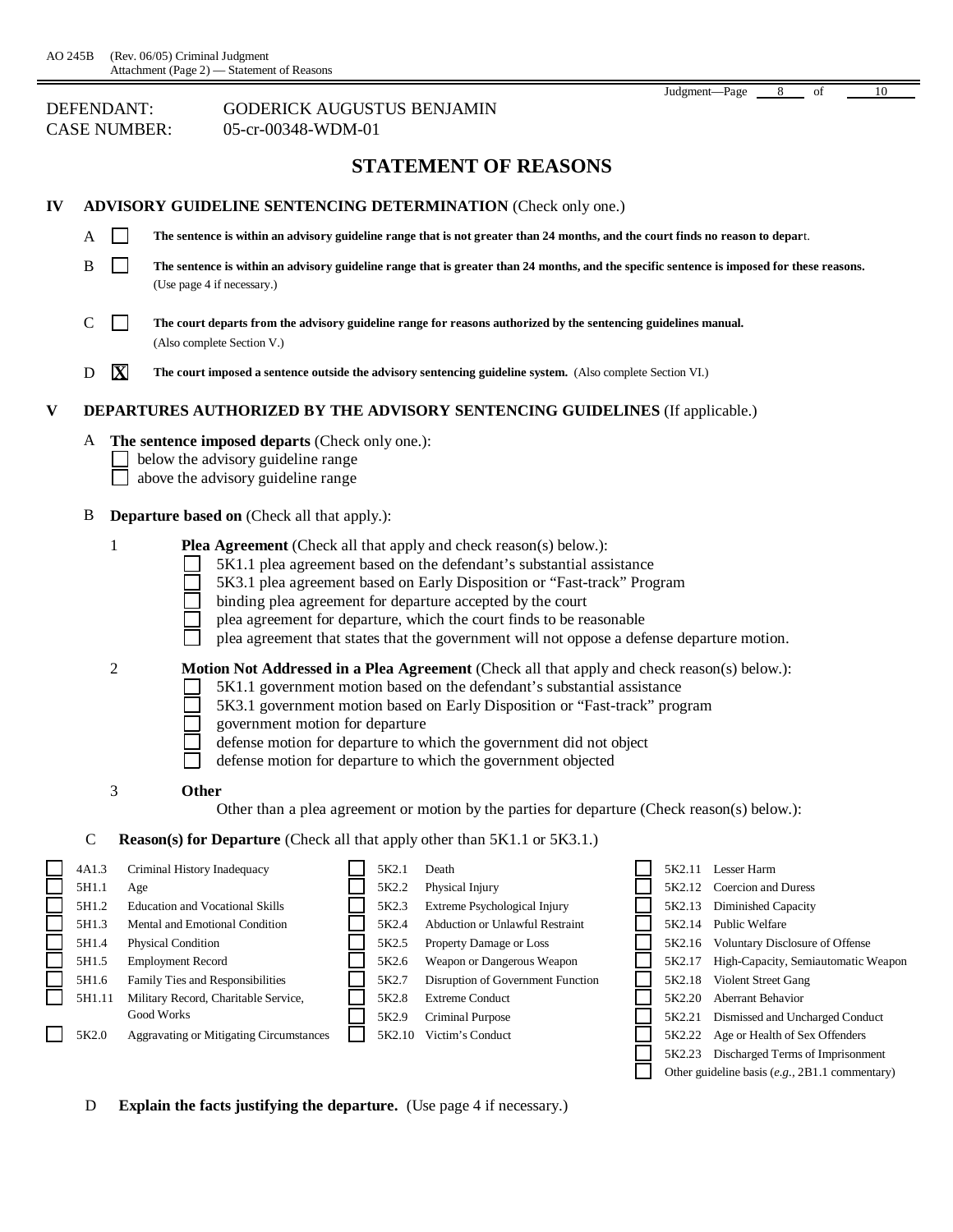| Judgment-Page | of | 10 |
|---------------|----|----|
|               |    |    |

| DEFENDANT:   | <b>GODERICK AUGUSTUS BENJAMIN</b> |
|--------------|-----------------------------------|
| CASE NUMBER: | 05-cr-00348-WDM-01                |

#### **STATEMENT OF REASONS**

| VI<br><b>COURT DETERMINATION FOR SENTENCE OUTSIDE THE ADVISORY GUIDELINE SYSTEM</b><br>(Check all that apply.) |             |                                                                                                                                                                                                                                                                                                                                                                                                                                                               |  |
|----------------------------------------------------------------------------------------------------------------|-------------|---------------------------------------------------------------------------------------------------------------------------------------------------------------------------------------------------------------------------------------------------------------------------------------------------------------------------------------------------------------------------------------------------------------------------------------------------------------|--|
|                                                                                                                | A           | The sentence imposed is (Check only one.):                                                                                                                                                                                                                                                                                                                                                                                                                    |  |
|                                                                                                                |             | <b>X</b> below the advisory guideline range                                                                                                                                                                                                                                                                                                                                                                                                                   |  |
|                                                                                                                |             | above the advisory guideline range                                                                                                                                                                                                                                                                                                                                                                                                                            |  |
|                                                                                                                | $\bf{B}$    | <b>Sentence imposed pursuant to (Check all that apply.):</b>                                                                                                                                                                                                                                                                                                                                                                                                  |  |
|                                                                                                                |             | 1<br><b>Plea Agreement</b> (Check all that apply and check reason(s) below.):<br>binding plea agreement for a sentence outside the advisory guideline system accepted by the court<br>plea agreement for a sentence outside the advisory guideline system, which the court finds to be reasonable<br>plea agreement that states that the government will not oppose a defense motion to the court to sentence outside the advisory guideline system<br>system |  |
|                                                                                                                |             | $\sqrt{2}$<br><b>Motion Not Addressed in a Plea Agreement</b> (Check all that apply and check reason(s) below.):<br>government motion for a sentence outside of the advisory guideline system<br>defense motion for a sentence outside of the advisory guideline system to which the government did not object<br>defense motion for a sentence outside of the advisory guideline system to which the government objected                                     |  |
|                                                                                                                |             | 3<br>Other<br>Other than a plea agreement or motion by the parties for a sentence outside of the advisory guideline system (Check reason(s) below.):                                                                                                                                                                                                                                                                                                          |  |
|                                                                                                                | $\mathbf C$ | Reason(s) for Sentence Outside the Advisory Guideline System (Check all that apply.)                                                                                                                                                                                                                                                                                                                                                                          |  |
|                                                                                                                |             | the nature and circumstances of the offense and the history and characteristics of the defendant pursuant to 18 U.S.C. § 3553(a)(1)                                                                                                                                                                                                                                                                                                                           |  |
|                                                                                                                |             | to reflect the seriousness of the offense, to promote respect for the law, and to provide just punishment for the offense (18 U.S.C. § 3553(a)(2)(A))                                                                                                                                                                                                                                                                                                         |  |
|                                                                                                                |             | to afford adequate deterrence to criminal conduct $(18$ U.S.C. § $3553(a)(2)(B))$                                                                                                                                                                                                                                                                                                                                                                             |  |
|                                                                                                                |             | to protect the public from further crimes of the defendant $(18$ U.S.C. § 3553(a)(2)(C))                                                                                                                                                                                                                                                                                                                                                                      |  |
|                                                                                                                |             | to provide the defendant with needed educational or vocational training, medical care, or other correctional treatment in the most effective manner                                                                                                                                                                                                                                                                                                           |  |
|                                                                                                                |             | $(18$ U.S.C. § 3553(a)(2)(D))                                                                                                                                                                                                                                                                                                                                                                                                                                 |  |
|                                                                                                                |             | $\overline{\mathbf{X}}$<br>to avoid unwarranted sentencing disparities among defendants (18 U.S.C. § 3553(a)(6))                                                                                                                                                                                                                                                                                                                                              |  |
|                                                                                                                |             | to provide restitution to any victims of the offense $(18$ U.S.C. § 3553(a)(7))                                                                                                                                                                                                                                                                                                                                                                               |  |
|                                                                                                                |             |                                                                                                                                                                                                                                                                                                                                                                                                                                                               |  |

D **Explain the facts justifying a sentence outside the advisory guideline system.** (Use page 4 if necessary.)

The crime was consummated at a time when the guideline range according to the 2000 edition of the Guidelines Manual would be 24 to 30 months, rather than 33 to 41 months using the Guidelines Manual in effect at the time of